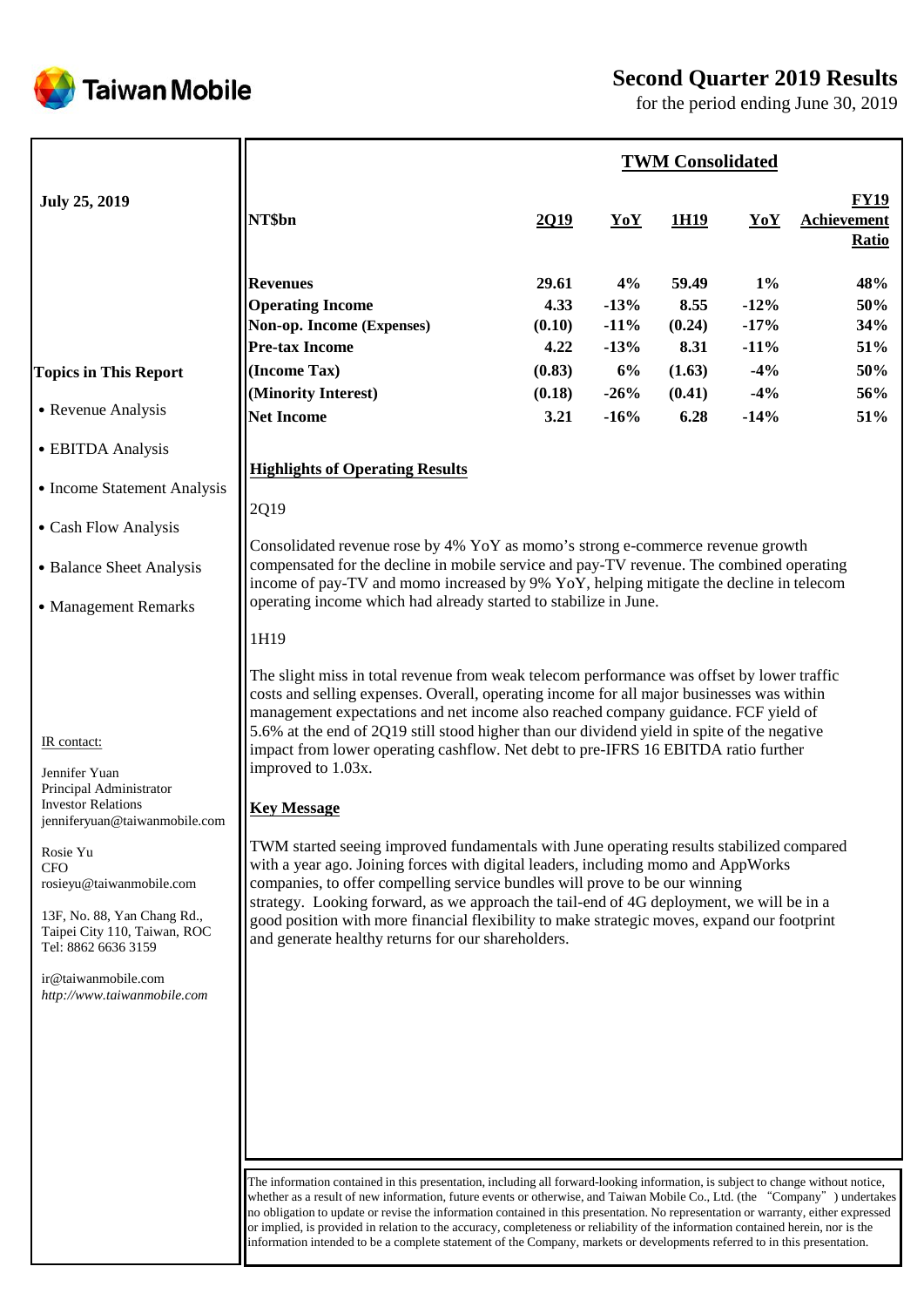

# **o I. Revenue Analysis**

### **Table 1. Key Operational Data**

| <b>Residual Value (NT\$bn)</b> | 2019  | 1019  | <b>2018</b> | 0 <sub>0</sub> | YoY      |
|--------------------------------|-------|-------|-------------|----------------|----------|
| Mobile Service Revenue         | 12.92 | 13.13 | 15.03       | $-2\%$         | $-14\%$  |
| Postpaid ARPU (NT\$)           | 731   | 745   | 842         | $-2\%$         | $-13%$   |
| Blended ARPU (NT\$)            | 592   | 603   | 697         | $-2\%$         | $-1.5\%$ |
| Telecom Service Revenue        | 14.10 | 14.13 | 16.04       | $0\%$          | $-12\%$  |

| <b>Revenue (NT\$bn)</b>   | 2019  | 1019  | 2018  | QoQ    | YoY    |
|---------------------------|-------|-------|-------|--------|--------|
| <b>Telecom</b>            | 16.38 | 16.57 | 17.23 | $-1\%$ | $-5%$  |
| Service                   | 12.38 | 12.34 | 14.01 | 0%     | $-12%$ |
| Device Sales              | 4.00  | 4.22  | 3.21  | $-5\%$ | 24%    |
| <b>CATV</b> revenue       | 1.54  | 1.55  | 1.59  | $-1\%$ | $-3%$  |
| Pay-TV                    | 0.89  | 0.90  | 0.94  | $-1\%$ | $-5%$  |
| <b>Broadband</b>          | 0.36  | 0.35  | 0.35  | 1%     | 2%     |
| Content & channel leasing | 0.29  | 0.30  | 0.30  | $-2\%$ | $-2%$  |
| momo                      | 11.82 | 11.74 | 9.63  | $1\%$  | 23%    |
| E-commerce                | 10.26 | 10.06 | 7.91  | 2%     | 30%    |
| TV shopping & others      | 1.55  | 1.68  | 1.72  | $-8%$  | $-9%$  |
| Others <sup>1</sup>       | 0.15  | 0.15  | 0.15  | $0\%$  | $1\%$  |

1. Other revenue primarily consists of operating revenue from our 49.9%-held Taipei New Horizon Co., Ltd., which became a consolidated entity on Feb 21, 2014.

|                               | <b>2Q19</b> | 1Q19  | <b>2Q18</b> | QoQ    | YoY    |
|-------------------------------|-------------|-------|-------------|--------|--------|
| <b>Mobile Subscribers (K)</b> | 7,254       | 7,274 | 7,229       | 0%     | 0%     |
| - Postpaid                    | 5,653       | 5,624 | 5,665       | 1%     | 0%     |
| <b>Monthly Churn</b>          | 2.7%        | 2.4%  | $2.9\%$     |        |        |
| -Postpaid                     | 1.1%        | 1.2%  | 1.8%        |        |        |
| MOU (bn)                      | 1.10        | 1.12  | 1.37        | $-2%$  | $-20%$ |
| Pay-TV Subs (K)               | 559         | 562   | 574         | $-1\%$ | $-3%$  |
| Cable Broadband Subs (K)      | 234         | 230   | 222         | 1%     | 6%     |
| DTV Subs(K)                   | 250         | 246   | 236         | 2%     | 6%     |
|                               |             |       |             |        |        |
| <b>CATV ARPU (NT\$)</b>       | 2019        | 1019  | <b>2018</b> | QoQ    | YoY    |
| Pay-TV                        | 527         | 531   | 542         | $-1\%$ | $-3%$  |
| <b>Broadband</b>              | 510         | 514   | 529         | $-1\%$ | $-4%$  |
| Blended <sup>1</sup>          | 739         | 741   | 745         | $0\%$  | $-1\%$ |

1. Cable TV & broadband related revenue (excluding content agency) divided by CATV subscriber number

### Telecom

In comparison to 2Q18 with a hefty penalty income from customers' switching into \$499 SIM-only plans, the YoY decline in telecom service revenue expanded in 2Q19. Nonetheless, downward pressure of recurring telecom service revenue in 2Q19 narrowed to 7%, the lowest level in the past four quarters.

We have been making progress with rate plan upselling via growing 2Q19 iPhone bundle sales volume by 65% YoY and offering a variety of non-handset bundle packages, such as handset plus home appliance products. As a result, the YoY increase in device sales had gone up and non-handset bundle packages accounted for 19% of bundled plans added in the quarter.

The record low post-paid churn rate and versatile bundle plans contributed to the sequential increase in post-paid subscriber number in 2Q19. Healthy demand for IoT connectivity led to a 35% YoY increase in M2M (machine to machine) connections for the quarter.

Besides growing IoT contract wins, the enterprise segment saw good revenue momentum from ICT, cloud solutions and information security services, with a combined revenue growth of 24% in 2Q19.

### Cable TV

In 2Q19, benefitting from the successful bundling of broadband & DTV services as well as effective pricing strategies, we saw a decent increase in broadband & DTV subscribers, leading to a stable blended ARPU. The percentage of customers subscribed to broadband plans with speeds of 100Mbps and higher rose to 35%, increasing from 30% a year ago.

#### momo

E-commerce revenue rose 30% YoY in 2Q19, aided by Mother's Day and June 18 shopping gala promotions. In particular, B2C average ticket size grew by 1.3% YoY and the number of transactions rose by 28% YoY.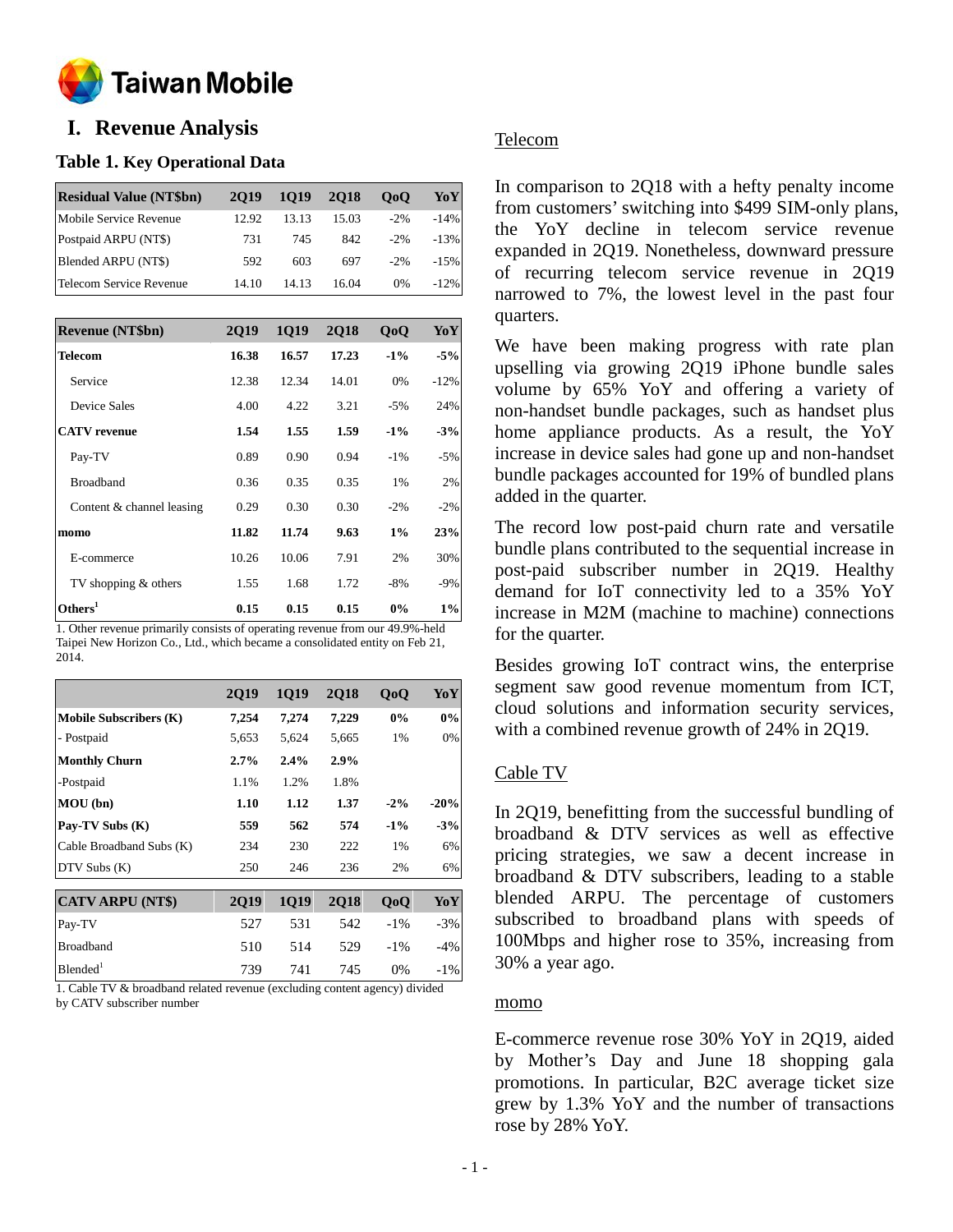

# **II. EBITDA Analysis**

### **Table 2. EBITDA Breakdown**

| NT\$bn                       | 2Q19        | <b>1Q19</b> | <b>2Q18</b> | QoQ    | YoY    |
|------------------------------|-------------|-------------|-------------|--------|--------|
| Pre-IFRS 16<br><b>EBITDA</b> | 7.46        | 7.45        | 8.34        | 0%     | $-11%$ |
| - Telecom                    | 6.14        | 6.02        | 6.98        | 2%     | $-12%$ |
| - CATV                       | 0.78        | 0.79        | 0.80        | $-1\%$ | $-3%$  |
| - momo                       | 0.44        | 0.54        | 0.41        | $-19%$ | 8%     |
| <b>Reported EBITDA</b>       | 8.43        | 8.41        | 8.34        | $0\%$  | $1\%$  |
| NT\$bn                       | 2Q19        | 1Q19        | <b>2Q18</b> | QoQ    | YoY    |
| Pre-IFRS 16 D&A              | 3.13        | 3.22        | 3.40        | $-3%$  | $-8%$  |
| - Telecom                    | 2.74        | 2.80        | 2.90        | $-2\%$ | $-5%$  |
| - CATV                       | 0.25        | 0.28        | 0.32        | $-11%$ | $-23%$ |
| - momo                       | 0.09        | 0.09        | 0.08        | $-1\%$ | 11%    |
| <b>Reported D&amp;A</b>      | 4.10        | 4.18        | 3.40        | $-2\%$ | 21%    |
| NT\$bn                       | <b>2Q19</b> | 1Q19        | <b>2Q18</b> | QoQ    | YoY    |
| <b>Reported EBIT</b>         | 4.33        | 4.23        | 4.95        | 2%     | $-13%$ |
| - Telecom                    | 3.40        | 3.22        | 4.08        | 6%     | $-17%$ |
| - CATV                       | 0.53        | 0.51        | 0.48        | 5%     | 11%    |
| - momo                       | 0.35        | 0.45        | 0.33        | $-23%$ | 7%     |

Note: Reported EBITDA in 2019 plus depreciations charged on right-of-use assets approximates to EBITDA definition prior to 2019.

### EBITDA Analysis

The high base mentioned in the revenue analysis of the previous page resulted in a tough comparison for pre-IFRS 16 telecom EBITDA in 2Q19. That said, the YoY decline in EBITDA ceased in June 2019 on the back of the following measures 1) dealer commission reductions 2) lower interconnecting costs and spectrum usage fees mandated by NCC (National Communications Commission).

In 2Q19, pre-IFRS 16 CATV EBITDA dipped by 3% YoY, stemming from weak basic TV subscription revenue. But thanks to falling depreciation of set-top box, CATV EBIT ended with an 11% YoY increase.

In the quarter, momo reported a QoQ decline in pre-IFRS 16 EBITDA, owing to faster revenue growth in lower-margin consumer electronics coupled with higher marketing spending. That said, momo keeps on pursuing greater economies of scale and the creation of entry barriers, evident in the 34% YoY growth in pre-IFRS 16 EBITDA and 0.1ppts YoY increase in operating margin in its B2C business.

### D&AAnalysis

In 2Q19, the decline in pre-IFRS 16 D&A was mainly due to lower depreciation of 3G equipment and set-top boxes, which more than offset the D&A increase in 4G and momo.

#### **Table 3. Non-operating Item**

| NT\$bn                                           | 2019   | 1019   | <b>2018</b> | 0 <sub>0</sub> | YoY     |
|--------------------------------------------------|--------|--------|-------------|----------------|---------|
| <b>Non-Operating</b><br><b>Revenue (Expense)</b> | (0.10) | (0.14) | (0.12)      | $-25%$         | $-11\%$ |
| - Net Interest Expense                           | (0.12) | (0.14) | (0.13)      | $-13%$         | $-8%$   |
| - Write-off Loss                                 | (0.02) | (0.02) | (0.03)      | 38%            | $-20%$  |
| - Other Revenue<br>(Expense)                     | 0.04   | 0.02   | 0.04        | 124%           | $-7%$   |

#### Non-Operating Item Analysis

In 2Q19, non-operating expenses decreased YoY, as momo's equity income rose by NT\$27mn YoY. Interest expenses fell both QoQ and YoY due to net debt reductions in the quarter.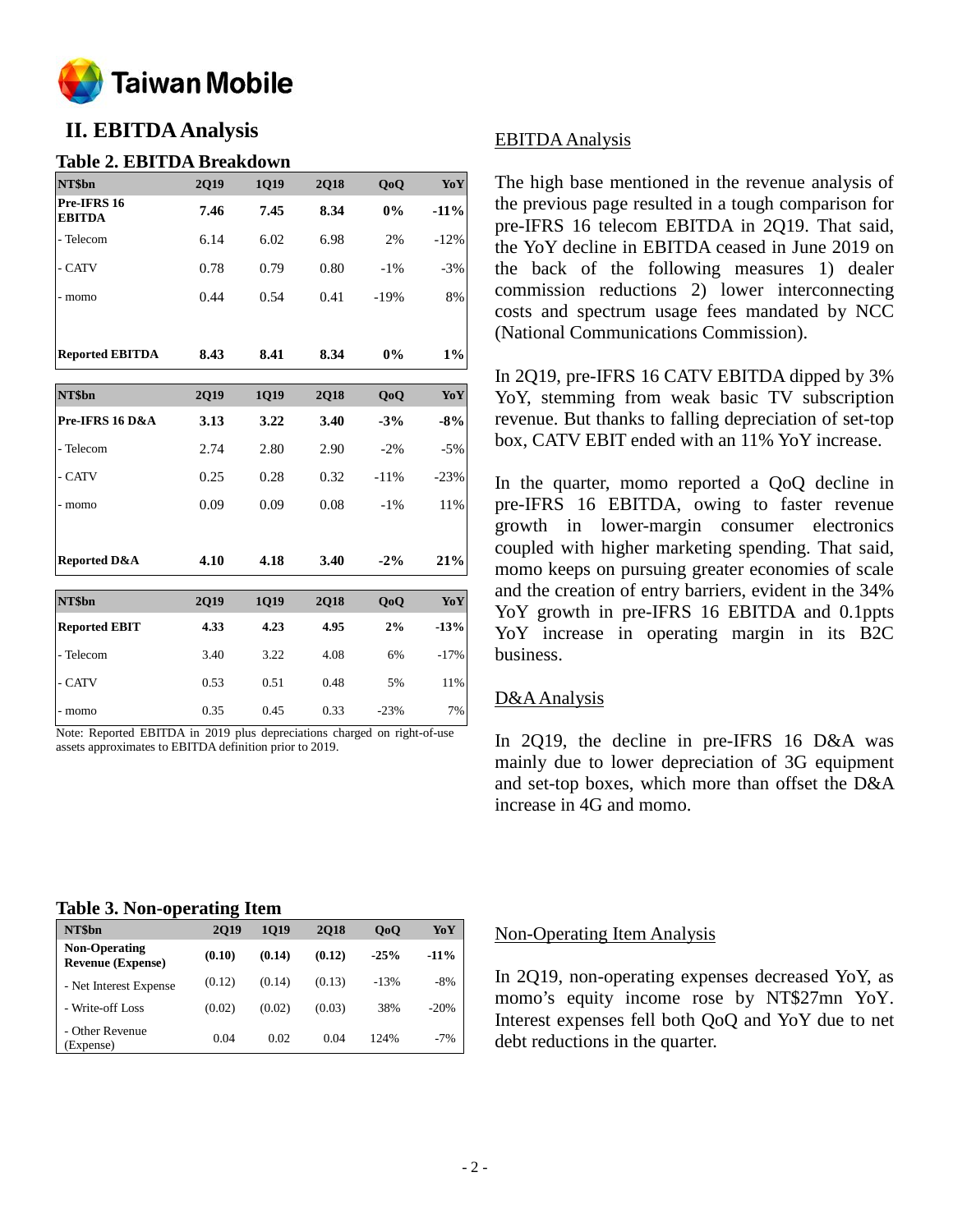

# **III. Income Statement Analysis**

| Table 4. 2017 Consonuated Results vs. Forecast<br>NT\$bn | 2Q19    | YoY    | % of 2Q19<br><b>Forecast</b> |
|----------------------------------------------------------|---------|--------|------------------------------|
| <b>Revenue</b>                                           | 29.61   | 4%     | 99%                          |
| <b>Operating Cost</b>                                    | (21.49) | 10%    | 99%                          |
| <b>Operating Expense</b>                                 | (3.80)  | $-5%$  | 92%                          |
| <b>Operating Income</b>                                  | 4.33    | $-13%$ | 103%                         |
| Non-op. (Expense)                                        | (0.10)  | $-11%$ | 61%                          |
| Pre-tax Income                                           | 4.22    | $-13%$ | 105%                         |
| <b>Net Income</b>                                        | 3.21    | $-16%$ | 105%                         |
| EPS (NT\$)                                               | 1.16    | $-17%$ | 104%                         |
| <b>EBITDA</b>                                            | 8.43    | $1\%$  | 101%                         |
| <b>EBITDA</b><br>(Pre-IFRS 16)                           | 7.46    | $-11%$ |                              |

### **Table 4. 2Q19 Consolidated Results vs. Forecast**

### **Table 5. 1H19 Consolidated Results vs. Forecast**

| NT\$bn                         | 1H19    | YoY     | % of Full Year<br><b>Forecast</b> |
|--------------------------------|---------|---------|-----------------------------------|
| <b>Revenue</b>                 | 59.49   | $1\%$   | 48%                               |
| <b>Operating Cost</b>          | (43.17) | 5%      | 48%                               |
| <b>Operating Expense</b>       | (7.76)  | $-5%$   | 46%                               |
| <b>Operating Income</b>        | 8.55    | $-12%$  | 50%                               |
| Non-op. (Expense)              | (0.24)  | $-17\%$ | 34%                               |
| Pre-tax Income                 | 8.31    | $-11\%$ | 51%                               |
| <b>Net Income</b>              | 6.28    | $-14%$  | 51%                               |
| EPS (NT\$)                     | 2.29    | $-14%$  | 51%                               |
| <b>EBITDA</b>                  | 16.84   | 2%      | 50%                               |
| <b>EBITDA</b><br>(Pre-IFRS 16) | 14.90   | $-10%$  |                                   |

### Income Statement Analysis

### 2Q19

momo's strong e-commerce revenue growth compensated for the decline in our mobile service and pay-TV revenue, resulting in a 4% YoY increase in consolidated revenue in 2Q19. However, higher cost of goods sold at momo and subsidies from our effort to upsell with iPhone bundle plans weighed on our operating cost.

The 9% YoY increase in the combined EBIT of cable TV business and momo helped mitigate the YoY decline in telecom EBIT.

Tax expenses increased YoY owing to a lower base from momo's automated warehouse investment tax credit of NT\$160mn in 2Q18.

### 1H19

The slight miss in total revenue from weak telecom performance was offset by lower traffic costs and selling expenses. Overall, operating income for all major businesses was within management expectations for 1H19.

Non-operating expenses arrived at 34% of our FY19 forecast due to lower-than-expected interest expenses and higher-than-expected profits in momo's investment holdings. Net income reached company guidance in 1H19.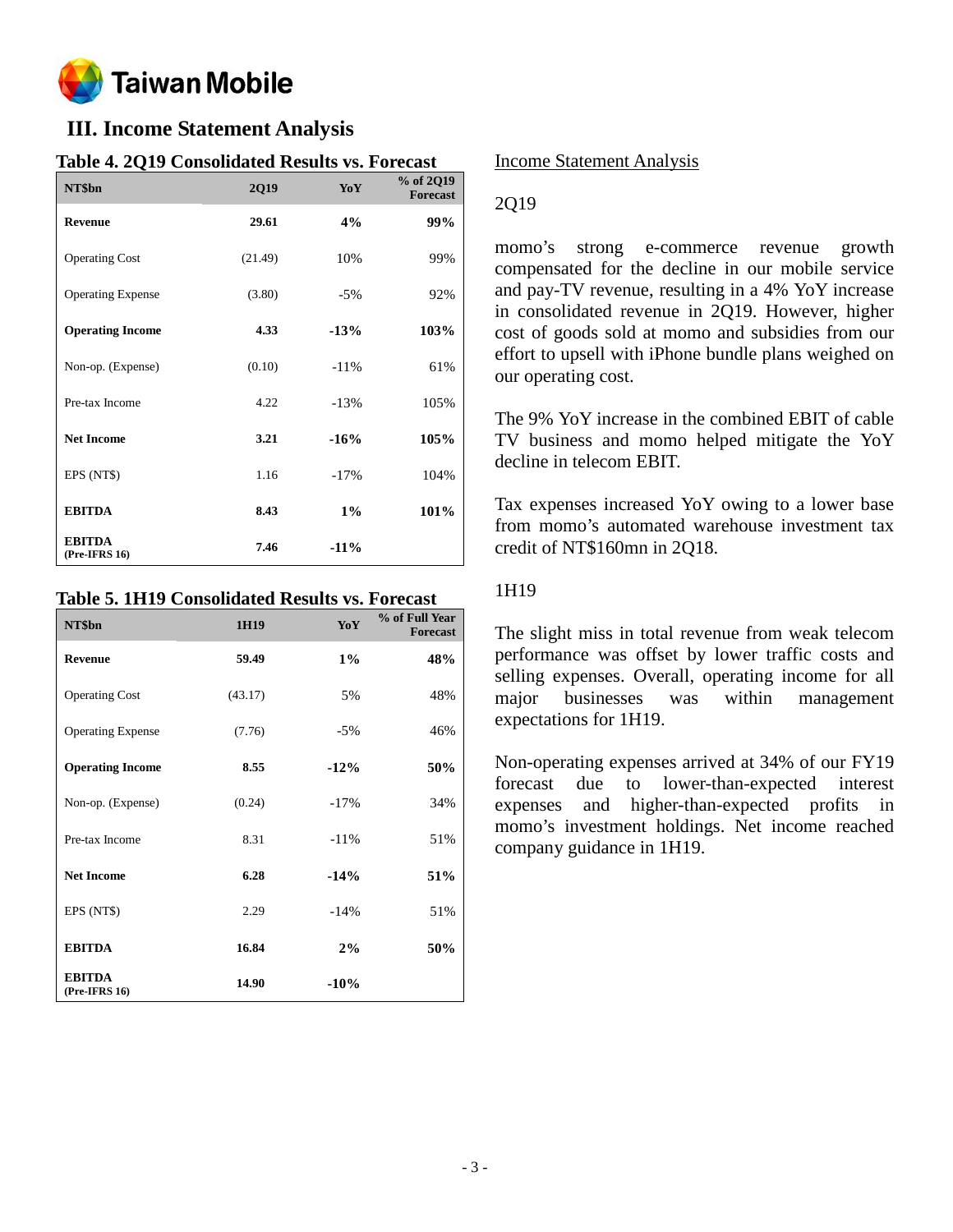

# **IV. Cash Flow Analysis**

### **Table 6. Cash Flow**

| NT\$bn                                                                  | 2Q19   | 1Q19   | <b>2Q18</b> |
|-------------------------------------------------------------------------|--------|--------|-------------|
| <b>Operating</b>                                                        | 7.07   | 8.44   | 7.51        |
| Pre-tax Income                                                          | 4.22   | 4.09   | 4.83        |
| Non-cash Add-backs                                                      | 4.83   | 4.94   | 4.40        |
| --Depreciation <sup>1</sup>                                             | 2.27   | 2.36   | 2.49        |
| --Amortization                                                          | 0.86   | 0.86   | 0.91        |
| $-$ Others <sup>1</sup>                                                 | 1.70   | 1.72   | 1.01        |
| Changes in Working Capital<br>& Income Taxes                            | (2.10) | (0.74) | (1.87)      |
| Others                                                                  | 0.12   | 0.15   | 0.15        |
|                                                                         |        |        |             |
| <b>Investing</b>                                                        | (1.37) | (2.09) | (0.28)      |
| $Capex^2$                                                               | (1.38) | (2.02) | (1.69)      |
| Divestment (Acquisition)                                                | 0.01   | 0.00   | (0.01)      |
| <b>Other Financial Assets</b><br>(Increase)                             | (0.02) | (0.01) | 0.86        |
| <b>Refundable Deposits</b><br>(Increase)                                | 0.00   | (0.01) | 0.02        |
| Others                                                                  | 0.02   | (0.05) | 0.56        |
|                                                                         |        |        |             |
| <b>Financing</b>                                                        | (6.76) | (6.02) | (7.28)      |
| Short-term Borrowings                                                   | (4.90) | (2.97) | (13.60)     |
| Repayments of Bonds<br>Payable                                          | 0.00   | 0.00   | (2.90)      |
| Proceeds from Issuance of<br><b>Bonds</b>                               | 0.00   | 0.00   | 14.98       |
| Long-term Bank Loan                                                     | (0.05) | (2.05) | (5.05)      |
| Repayment of The Principal<br>Portion of Lease Liabilities <sup>3</sup> | (0.92) | (0.93) | 0.00        |
| Dividends Payments                                                      | (0.69) | 0.00   | (0.62)      |
| Interest (Payment) & Others                                             | (0.19) | (0.07) | (0.10)      |
|                                                                         |        |        |             |
| <b>Net Cash Position Chg.</b>                                           | (1.06) | 0.34   | (0.04)      |

1.The depreciation of right-of-use assets that arose in accordance with IFRS 16

is shown separately under "Others" instead of "Depreciation" in this table. 2.Inclusive of prepayments for equipment and the acquisition of computer

software & other intangible assets. 3.An operating cash outflow item prior to 2019.

#### **Table 7. Capex & FCF**

| NT\$bn                | <b>2Q19</b> | <b>1Q19</b> | <b>2Q18</b> |
|-----------------------|-------------|-------------|-------------|
| $\text{Cash Capex}^1$ | 1.38        | 2.02        | 1.69        |
| - Mobile              | 0.88        | 1.56        | 1.16        |
| - Fixed-line          | 0.34        | 0.26        | 0.30        |
| - Cable               | 0.13        | 0.11        | 0.18        |
| - momo & others       | 0.03        | 0.09        | 0.05        |
| % of Revenue          | 5%          | 7%          | 6%          |
| Free Cash $Flow1$     | 4.73        | 5.46        | 5.82        |

1. Excluding 4G License Fees

### Cash Flow Analysis

Corporates pay taxes on the previous year's taxable income in 2Q. The YoY change in 2Q19 operating cash flow reflected not only the pre-tax earnings changes but also a higher tax rate (from 17% to 20%) on higher taxable income.

The QoQ reduction in investing cash outflow was a result of reduced capex in 2Q19. Separately, the YoY increase in investing cash outflow in 2Q19, despite the fall in capex, was attributable to higher cash inflows from fund redemptions and fewer guarantee deposits in 2Q18.

Net cash outflow from financing activities mainly came from debt repayment and cash dividend payments to momo's minority shareholders in 2Q19.

### Capex and Free Cash Flow Analysis

2Q19 FCF trended down, affected negatively by lower operating cash flow. But FCF yield of 5.6% in the quarter still stood at the level higher than our dividend yield.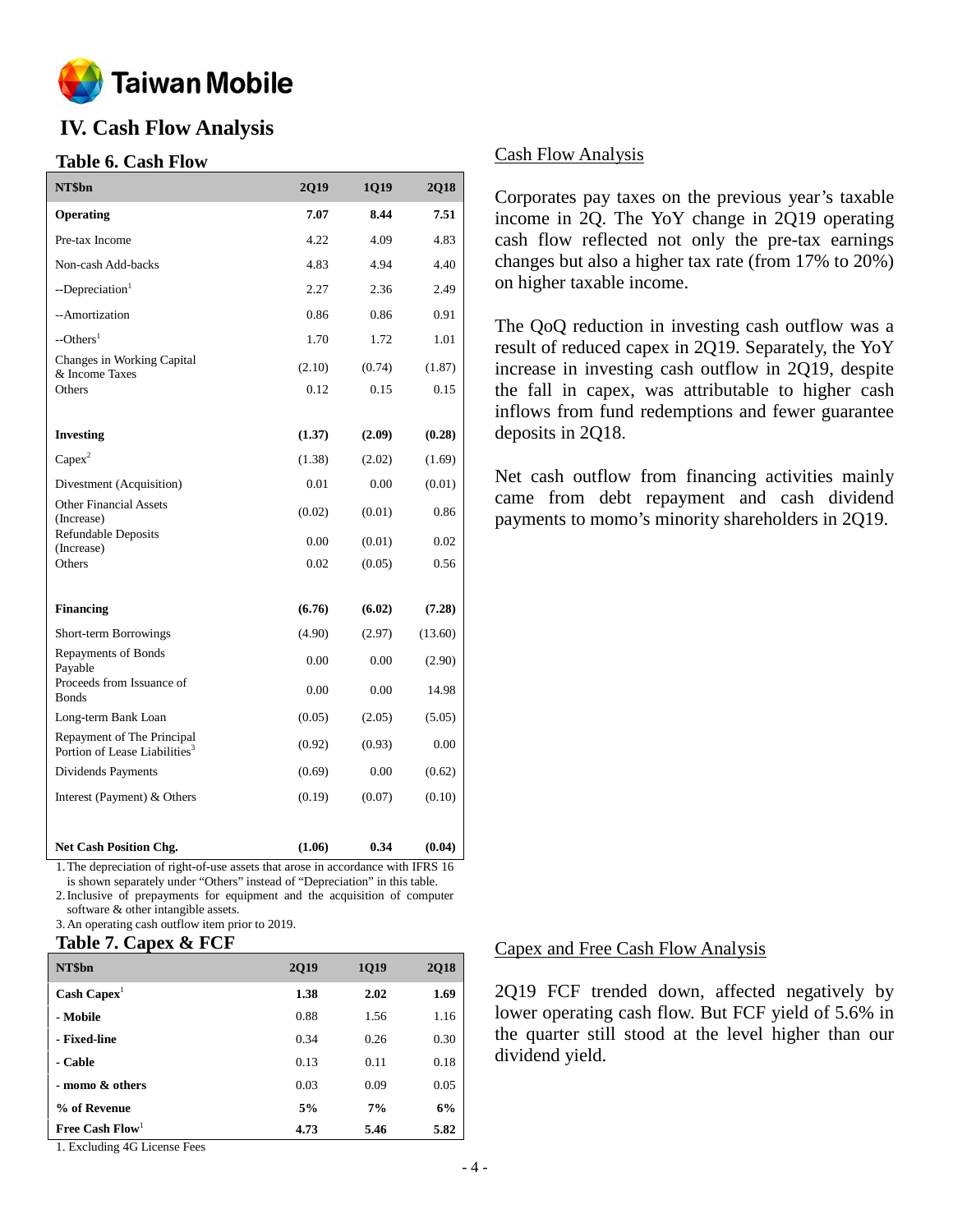

# **V. Balance Sheet Analysis**

### **Table 8. Balance Sheet**

| NT\$bn                                                                                      | <b>2Q19</b> | <b>1Q19</b> | 2Q18    |
|---------------------------------------------------------------------------------------------|-------------|-------------|---------|
| <b>Total Assets</b>                                                                         | 153.60      | 155.21      | 151.41  |
| <b>Current Assets</b>                                                                       | 27.10       | 28.60       | 29.48   |
| - Cash & Cash Equivalents                                                                   | 6.77        | 7.84        | 7.62    |
| - Receivable & Contract Assets                                                              | 14.60       | 14.43       | 14.89   |
| - Inventories                                                                               | 4.08        | 3.96        | 3.58    |
| - Short-term Investment                                                                     | 0.34        | 0.34        | 0.38    |
| - Other Current Assets                                                                      | 1.30        | 2.04        | 3.00    |
| <b>Non-current Assets</b>                                                                   | 126.51      | 126.60      | 121.93  |
| - Long-term Investment                                                                      | 7.36        | 6.43        | 5.87    |
| - Property and Equipment                                                                    | 40.74       | 40.66       | 43.12   |
| - Right-of-use Assets                                                                       | 9.67        | 9.87        | 0.00    |
| - Concession                                                                                | 39.12       | 39.82       | 42.04   |
| - Other Non-current & Contract Assets                                                       | 29.63       | 29.82       | 30.90   |
| <b>Liabilities</b>                                                                          | 89.18       | 82.53       | 90.77   |
| <b>Current Liabilities</b>                                                                  | 49.76       | 39.41       | 48.18   |
| - ST Borrowings                                                                             | 8.70        | 13.60       | 9.77    |
| - Current Lease Liabilities                                                                 | 3.42        | 3.41        | 0.00    |
| - Other Current Liabilities                                                                 | 37.63       | 22.40       | 38.42   |
| Non-current Liabilities                                                                     | 39.42       | 43.12       | 42.59   |
| - Long-term Borrowings                                                                      | 28.73       | 32.29       | 38.27   |
| - Non-current Lease Liabilities                                                             | 6.19        | 6.37        | 0.00    |
| - Other Non-current Liabilities                                                             | 4.50        | 4.46        | 4.31    |
| <b>Shareholders' Equity</b>                                                                 | 64.42       | 72.68       | 60.64   |
| -Paid-in Capital                                                                            | 34.68       | 34.34       | 34.21   |
| -Capital Surplus                                                                            | 16.65       | 13.47       | 12.31   |
| -Legal Reserve                                                                              | 28.92       | 27.56       | 27.56   |
| -Treasury Shares                                                                            | (29.72)     | (29.72)     | (29.72) |
| -Un-appropriated Earnings                                                                   | 0.49        | 3.39        | 3.39    |
| -Non-controlling Interest                                                                   | 5.86        | 6.37        | 5.68    |
| -Retained Earnings & Others <sup>1</sup><br>1: Including YTD profits and other equity items | 7.53        | 17.27       | 7.22    |

### **Table 9. Ratios**

|                                                       | 2019 | 1019 | <b>2018</b> |
|-------------------------------------------------------|------|------|-------------|
| Current Ratio                                         | 54%  | 73%  | 61%         |
| Interest Coverage (x)                                 | 37.9 | 32.8 | 34.4        |
| <b>Net Debt (Cash) to Equity</b>                      | 48%  | 52%  | 67%         |
| <b>Net Debt (Cash) to</b><br>Pre-IFRS 16 EBITDA $(x)$ | 1.03 | 1.28 | 1.23        |
| $\textbf{ROE}$ (annualized) <sup>1</sup>              | 18%  | 17%  | 22%         |
| $\textbf{ROA}$ (annualized) <sup>2</sup>              | 8%   | 8%   | 10%         |

1. ROE = Accumulated Net Income (Annualized) /Average Shareholders' Equity 2. ROA = Accumulated Net Income + Interest Expenses\*(1-Tax Rate) (Annualized) / Average Total Assets

### Assets

Among current assets, only other current assets saw a meaningful drop, QoQ and YoY in 2Q19. The declines were due mainly to the reversal of interim payments accrued a year ago.

Inventory went up by 14% due to momo's business expansion and the subsequent increase in its inventory.

Long-term investment grew in 2Q19, attributable to the appreciation of the Taiwan High Speed Rail stock price.

### Liabilities & Shareholders' Equity

In 2Q19, shareholder's equity decreased QoQ following AGM's approval of dividends, which became a dividend payable in other current liabilities.

Gross debt declined to NT\$37.44bn, a significant drop of 22% YoY, owing to 1) deleveraging with our healthy FCF and 2) investors' conversion of a convertible bond into equity.

As of the end of June 2019, the outstanding amount of CB was NT\$5.1bn and a total of 47.1mn shares had been converted. The conversion price was adjusted to NT\$99.9 post ex-date.

On the shareholders' equity front, the NT\$3.52bn QoQ increase in capital surplus and paid-in capital was due to the conversion of a convertible bond in 2Q19.

#### Ratio Analysis

In 2Q19, benefiting from lower debt, our net debt to pre-IFRS 16 EBITDA further declined to 1.03x.

Current ratio came off from the previous quarter due to the accrual of dividend payable as the current liability in the quarter.